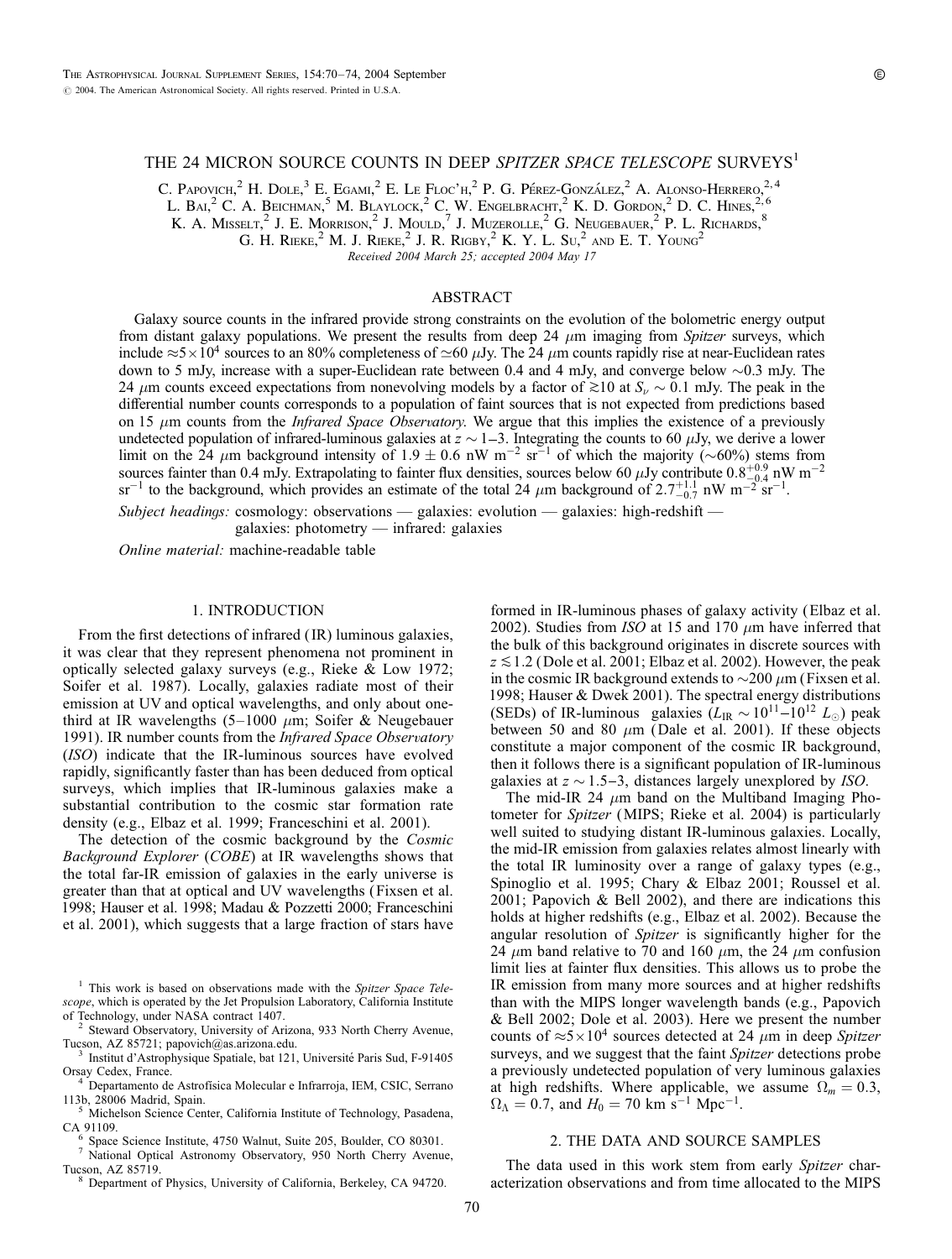| Field<br>(1) | R.A.<br>(J2000.0)<br>(2) | Decl.<br>(J2000.0)<br>(3) | $\langle I_{\nu} \rangle$<br>$(MJy sr^{-1})$<br>(4) | Area<br>$(\text{arcmin}^2)$<br>(5) | $(t_{\rm exp})$<br>(s)<br>(6) | $C_{80\%}$<br>$(\mu Jy)$<br>(7) | $N(>C_{80\%})$<br>$(\arcsin^{-2})$<br>(8) | $N(>300 \mu Jy)$<br>$(\text{arcmin}^{-2})$<br>(9) |
|--------------|--------------------------|---------------------------|-----------------------------------------------------|------------------------------------|-------------------------------|---------------------------------|-------------------------------------------|---------------------------------------------------|
| Marano       | 03 13 52                 | $-551523$                 | 19.7                                                | 1296                               | 236                           | 170                             | 2.0                                       | 0.9                                               |
| $CDF-S$      | 03 32 28                 | $-27,48,30$               | 22.5                                                | 2092                               | 1378                          | 83                              | 4.5                                       | 0.7                                               |
| $EGS$        | 14 16 00                 | $+524850$                 | 19.5                                                | 1466                               | 450                           | 110                             | 3.4                                       | 0.7                                               |
| Boötes       | 14 32 06                 | $+34$ 16 48               | 22.7                                                | 32457                              | 87                            | 270                             | 1.0                                       | 0.8                                               |
| $ELAIS$      | 16 09 52                 | $+54.55.00$               | 18.2                                                | 130                                | 3232                          | 61                              | 5.7                                       | 0.6                                               |

TABLE 1 PROPERTIES OF DEEP Spitzer FIELDS

Nores.—Col. (1): Field name. Col. (2): Right ascension, in units of hours, minutes, and seconds. Col. (3): Declination, in units of degrees, arcminutes, and arcseconds. Col. (4): Mean 24  $\mu$ m background. Col. (5): Areal coverage. Col. (6): Mean exposure time. Col. (7): 80% completeness limit. Col. (8): Source density with  $S_{\nu} > C_{80\%}$ . Col. (9): Source density with  $S_{\nu} > 300 \mu Jy$ .

Guaranteed Time Observers (GTOs). The images were obtained in five individual fields with large angular separation on the sky in order to minimize cosmic-variance biases from large-scale structure, and with high-quality ancillary data at other wavelengths. The area and depth of each field vary substantially to adequately sample source densities at all flux levels with high statistical significance. Table 1 lists their properties and 24  $\mu$ m source densities. The MIPS fields used here subtend the largest areas ( $\simeq$ 10.5 deg<sup>2</sup>) and widest range in flux density (50–0.06 mJy) available to date from the Spitzer mission and therefore are the premier data set for studying the mid-IR source counts.

The MIPS 24  $\mu$ m images were processed with a custom data analysis tool, developed by the MIPS GTOs (Gordon et al. 2004). The measured count rates are corrected for dark current, cosmic rays, and flux nonlinearities, and then divided by flat fields for each unique MIPS scan-mirror position. Images are then corrected for geometric distortion, co-added, and mosaicked. The final mosaics have a pixel scale of  $\simeq$ 1"25 pixel<sup>-1</sup>, with a point-spread function (PSF) FWHM of  $\simeq 6''$ .

We performed source detection and photometry using a set of tools and simulations. Briefly, we first subtract the image background using a median filter roughly 4 times the size of source apertures (see below) and use a version of the DAOPHOT software (Stetson 1987) to detect point sources. We filter each image with a Gaussian with an FWHM that is equal to that of the MIPS 24  $\mu$ m PSF and identify positive features in 10" diameter apertures above some noise threshold. We then construct empirical PSFs using 20–30 bright sources in each image, and we optimally measure photometry by simultaneously fitting the empirical PSFs to all sources within  $\approx$ 20<sup>*n*</sup> of nearby object centroids. The source photometry corresponds to the flux of these PSF apertures within a diameter of 37"4, and we apply a multiplicative correction of 1.14 to account for light lost outside these apertures.

To estimate completeness and photometric reliability in the 24  $\mu$ m source catalogs, we repeatedly inserted artificial sources into each image with a flux distribution approximately matching the measured number counts. We then repeated the source detection and photometry process and compared the resulting photometry to the input values. In Figure 1, we show for the Chandra Deep Field–South (CDF-S, one of the deep Spitzer fields) the relative fraction of sources within  $r \leq 2\rlap{.}^{\prime\prime}3$ ( half the FWHM) and with a flux difference less than 50% compared to their input values. From these simulations, we estimated the flux-density limit where 80% of the input sources are recovered with this photometric accuracy; these are listed in Table 1. Simultaneously, we estimate that down to the 80% completeness limit the number of sources that result from fainter sources either by photometric errors or the merging of real sources is  $\leq 10\%$ .

We also repeated the source detection and photometry process on the negative of each MIPS 24  $\mu$ m image. This test provides an estimate for the number of spurious sources arising from the noise properties of the image, as shown in Figure 1. For all of our fields, the spurious-source fraction for flux densities greater than the 80% completeness limit is less than 10%.

## 3. THE 24  $\mu$ m SOURCE COUNTS

Figure 2 shows the 24  $\mu$ m cumulative and differential number counts that have been averaged over the fields listed in Table 1. The differential and cumulative counts (corrected and uncorrected) are listed in Table 2. The faintest datum (denoted by the open symbol in Fig. 2) is derived to the 50% completeness limit for the European Large-Area ISO Survey (ELAIS) field ( $C_{50\%} = 35 \mu Jy$ ). The remaining (less deep)



Fig. 1.—Reliability of source detection and photometry for the CDF-S, one of the deep Spitzer fields. The thick line shows the fraction of artificial sources detected in the image as a function of input flux density. For the CDF-S this fraction is 80% complete at  $C_{80\%} = 83 \mu\text{Jy}$  (dotted line). The red line shows the ratio of the number of sources detected in a "negative" of the 24  $\mu\text{m}$ image to the number of ''positive'' sources as a function of flux density, which provides an estimate of the number of spurious sources due to noise features.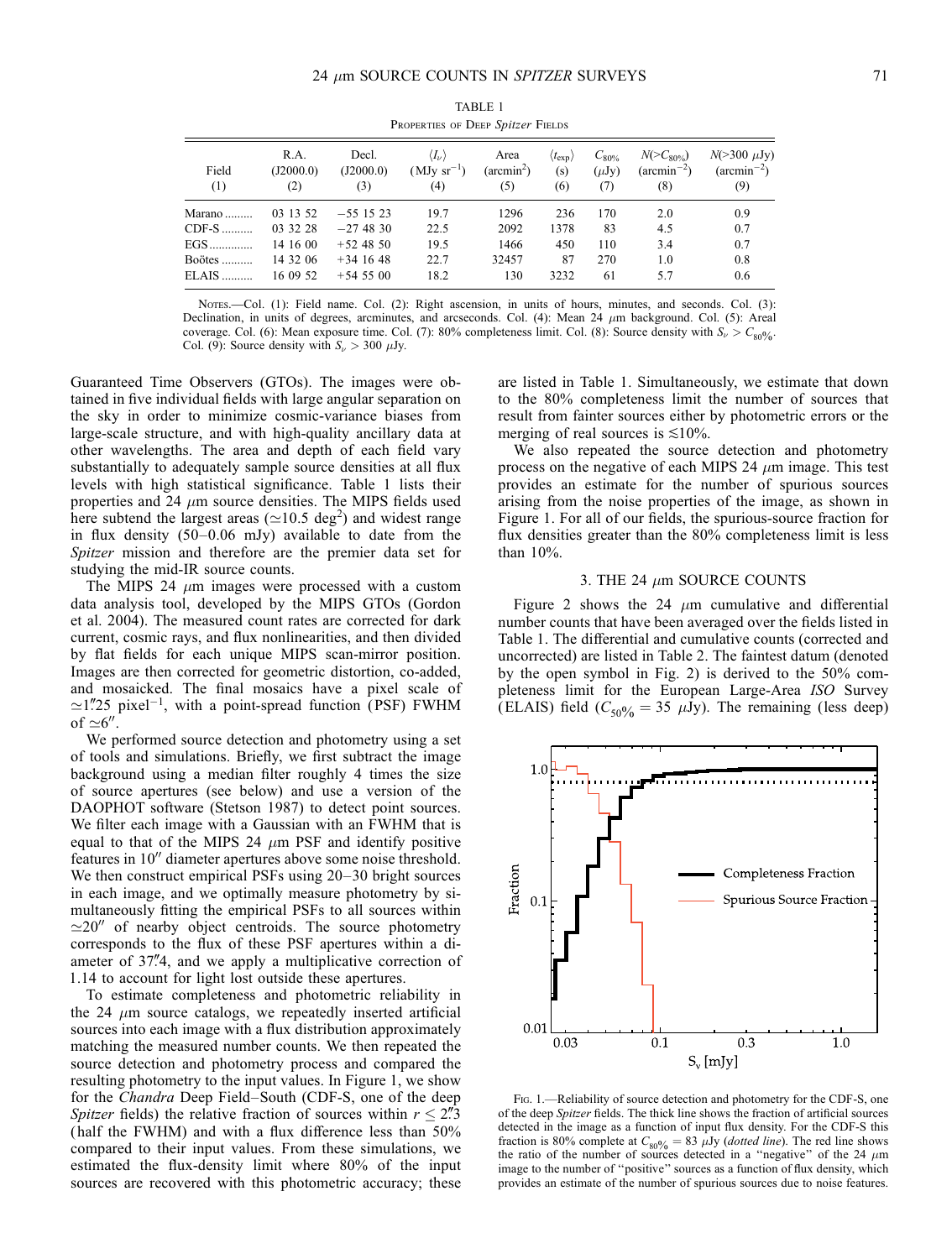

Fig. 2.—Cumulative (left) and differential (right) 24  $\mu$ m number counts. The differential counts have been normalized to a Euclidean slope,  $dN/dS_{\nu} \sim S_{\nu}^{-2.5}$ . The solid stars show the average counts from all the Spitzer fields (see Table 1) and corrected for completeness to their respective 80% limits. The open star corresponds to counts brighter than the 50% completeness limit from the ELAIS field. The error bars correspond to counting uncertainties and a cosmic-variance estimate based on the standard deviation of the field-to-field counts from the different fields. Each flux bin is  $\Delta(\log S_{\nu}) = 0.15$  dex. The shaded diamonds correspond to IRAS 25  $\mu$ m number counts from Hacking & Soifer (1991) and adjusted assuming  $\nu_{24}S_{\nu}(24 \mu m) = \nu_{25}S_{\nu}(25 \mu m)$ . The curves show the predictions from various contemporary models from the literature (see figure inset; and adjusted slightly to match the observed IRAS counts) and a model based on the local ISO 15  $\mu$ m luminosity function and assuming nonevolving galaxy SEDs.

fields are used after correcting for completeness to the 80% level only. Error bars in the figure correspond to Poissonian uncertainties and an estimate for cosmic variance using the standard deviation of counts between the fields. For  $S_{\nu} \leq$ 83  $\mu$ Jy, where the counts are derived solely from the smaller ELAIS field, we estimate the uncertainty (18%) using the standard deviation of counts at faint flux densities in cells of 130 arcmin<sup>2</sup> from the CDF-S (see below). We have ignored the contribution to the number counts from stars at 24  $\mu$ m, which are negligible at these Galactic latitudes and flux densities based on preliminary Spitzer observations.

At bright flux densities,  $S_{\nu} \gtrsim 5$  mJy, the differential 24  $\mu$ m source counts increase at approximately the Euclidean rate,  $dN/dS_v \sim S^{-2.5}$ , which extends the trends observed by the IRAS 25  $\mu$ m population by 2 orders of magnitude (Hacking & Soifer 1991; Shupe et al. 1998). For  $S_{\nu} \simeq 0.4-4$  mJy, the 24  $\mu$ m counts increase at super-Euclidean rates and peak near 0.2–0.4 mJy. This observation is similar to the trend observed in the ISO 15  $\mu$ m source counts (Elbaz et al. 1999), but the peak in the 24  $\mu$ m differential source counts occurs at fluxes

fainter by a factor of  $\approx 2.0$ . The peak lies above the 80% completeness limit for nearly all fields and is seen in the counts of the fields individually. Thus, the observed turnover is quite robust. The counts converge rapidly with a sub-Euclidean rate at  $\leq 0.2$  mJy. We broadly fit the faint end  $(S_{\nu} \simeq 35{\text -}130 \mu \text{Jy})$  of the differential number counts using a power law,  $dN/dS_{\nu} = C(S_{\nu}/1 \text{ mJy})^{-\alpha}$ , with  $\alpha = -1.5 \pm 0.1$ . This result is consistent with a separate analysis based solely on the ELAIS field (Chary et al. 2004).

The observed counts are strongly inconsistent with expectations from nonevolving models of the local IR-luminous population. In Figure 2, we show the 24  $\mu$ m counts derived from the local luminosity function at ISO 15  $\mu$ m (Xu 2000) and assuming local galaxy SEDs (Dale et al. 2001). We have used the local ISO 15  $\mu$ m luminosity function, because the k-correction between rest-frame ISO 15  $\mu$ m and observed MIPS 24  $\mu$ m bands is minimized at higher redshifts ( $z \sim 0.6$ ), which is more appropriate for the counts at fainter flux densities. However, using the local IRAS 25  $\mu$ m luminosity function (Shupe et al. 1998) yields essentially identical results.

TABLE 2 MEASURED Spitzer 24  $\mu$ m Number Counts

| $\log S_{\nu}$ | $dN/dS_{\nu}$                      | $\delta(dN/dS_{\nu})$               | $\log S_{\nu}$ | $N(>S_{\nu})$                       | $\delta(N(>S_{\nu}))$               |
|----------------|------------------------------------|-------------------------------------|----------------|-------------------------------------|-------------------------------------|
| (mJy)          | $(mJy^{-1} sr^{-1})$               | $(mJy^{-1} sr^{-1})$                | (mJy)          | $(sr^{-1})$                         | $(sr^{-1})$                         |
| (1)            | (2)                                | (3)                                 | (4)            | (5)                                 | (6)                                 |
| $-1.475$       | 2.5 $(1.4) \times 10^9$            | 4.7 $(1.5) \times 10^8$             | $-1.550$       | 2.1 $(1.1) \times 10^8$             | 1.2 (0.60) $\times$ 10 <sup>7</sup> |
| $-1.325$       | 1.5 $(1.2) \times 10^9$            | 2.7 (0.97) $\times$ 10 <sup>8</sup> | $-1.400$       | 1.2 (0.92) $\times$ 10 <sup>8</sup> | 7.6 (4.9) $\times$ 10 <sup>6</sup>  |
| $-1.175$       | 8.7 (6.9) $\times$ 10 <sup>8</sup> | 1.4 $(1.4) \times 10^8$             | $-1.250$       | 9.6 $(7.2) \times 10^7$             | 3.7 (0.68) $\times$ 10 <sup>6</sup> |

Nores.—Col. (1): Flux density for differential number counts. Cols. (2) and (3): Corrected differential counts and uncertainty. Col. (4): Flux density for cumulative number counts. Cols. (5) and (6): Corrected cumulative counts and uncertainty. Numbers in parentheses give the uncorrected values. Table 2 is published in its entirety in the electronic edition of the Astrophysical Journal Supplement. A portion is shown here for guidance regarding its form and content.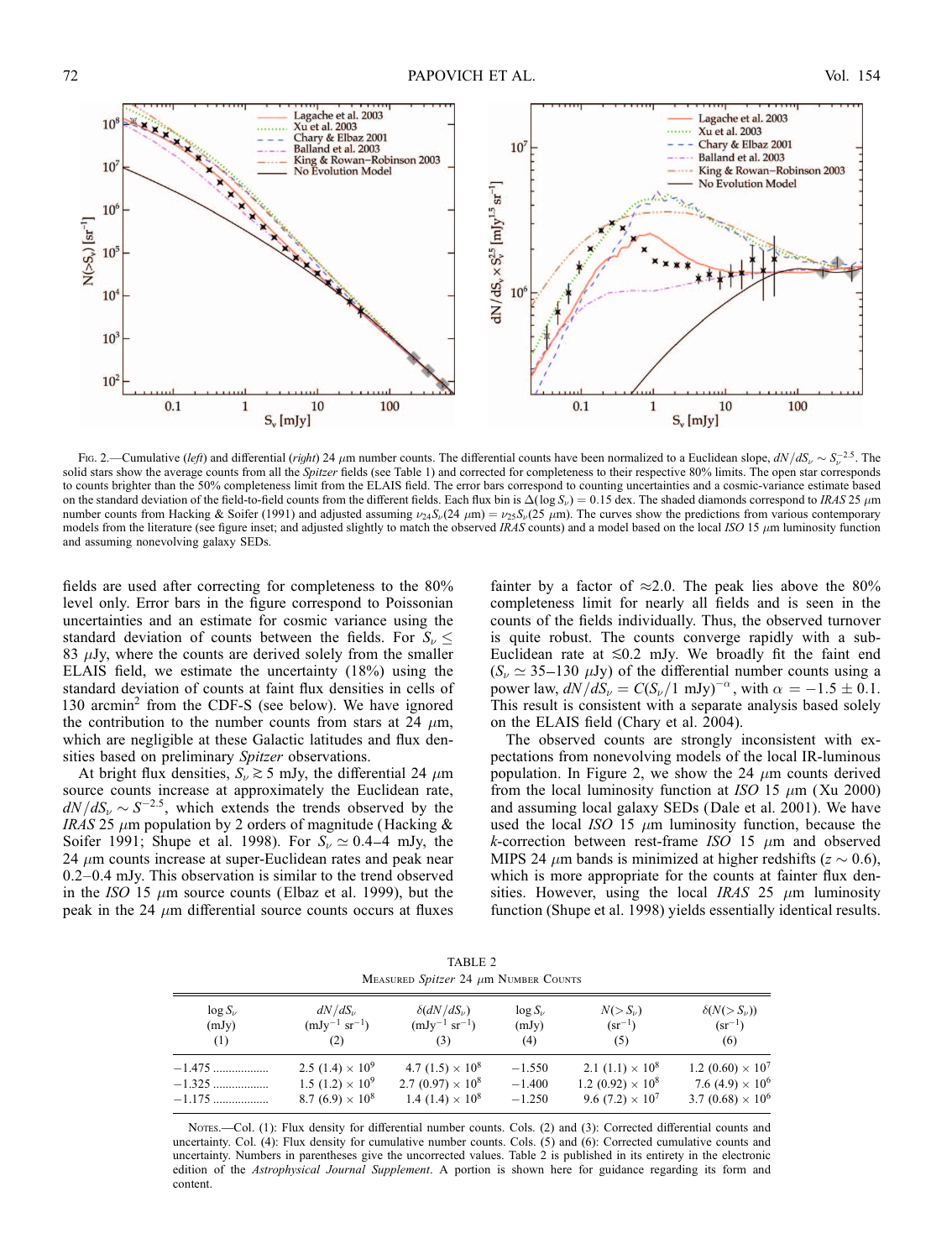While the nonevolving fiducial model is consistent with the observed 24  $\mu$ m counts for  $S_{\nu} \gtrsim 20$  mJy, it underpredicts the counts at  $S_{\nu} \lesssim 0.4$  mJy by more than a factor of 10.

Because the deep Spitzer fields are measured in many sight lines with large solid angle, we can estimate the fluctuations in the number of sources as a function of sky area and flux density in smaller sized fields. For example, in the CDF-S, which achieves an 80% completeness limit of 83  $\mu$ Jy over  $\approx 0.6$  deg<sup>2</sup> (see Table 1 and Fig. 1), we have computed the variance in the number of sources in solid angles of 100 and  $300$  arcmin<sup>2</sup>. For the sources that span the peak in the differential counts  $(0.1-1$  mJy), the fluctuation in the number of sources in flux-density bins of 0.15 dex is roughly 15% in these areas. This implies that small-sized fields suffer sizable field-to-field variation in the number of counts from the cosmic variance of source clustering. This effect is present in even larger fields: the number density of sources brighter than 0.3 mJy varies by  $\sim$ 10% in fields of  $\sim$ 0.5 deg<sup>2</sup> (Table 1) and is consistent with fluctuations expected from galaxy clustering on fields of this size at  $z \sim 1$  (scale lengths of 20–70 Mpc). The counts presented here average over fields from many sight lines and significantly larger areas. We conservatively estimate that variations due to galaxy clustering correspond to uncertainties in the number counts of a less than a few percent in each flux bin.

## 4. INTERPRETATION AND DISCUSSION

The form of the observed 24  $\mu$ m source counts differs strongly from predictions of various contemporary models (see Fig. 2). Four of the models are phenomenological in approach, which parameterize the evolution of IR-luminous galaxies in terms of density and luminosity to match observed counts from ISO, radio, submillimeter, and other data sets. Several of these models (Chary & Elbaz 2001; King & Rowan-Robinson 2003; Xu et al. 2003) show a rapid increase in the number of sources at super-Euclidean rates at relatively bright flux densities ( $S_{\nu} \gtrsim 10 \text{ mJy}$ ) and peak near 1 mJy. These models generally predict a redshift distribution for the MIPS 24  $\mu$ m population that peaks near  $z \sim 1$ , based largely on expectations from the ISO populations, and they overpredict the 24  $\mu$ m number counts by factors of 2–3 at  $\sim$ 1 mJy. The Lagache et al. (2003) model predicts a roughly Euclidean increase in the counts for  $S_{\nu} > 10$  mJy. The shape of the counts in this model is similar to that of the observed distribution, but it peaks at  $S_{\nu} \sim 1$  mJy, at higher flux densities than the observed counts. This model predicts a redshift distribution that peaks near  $z \sim 1$  but tapers slowly with a significant population of IR-luminous galaxies out to  $z \gtrsim 2$  (Dole et al. 2003).

The model of Balland et al. (2003) is based on semianalytical hierarchical models within the Press-Schecter formalism, in which galaxies identified as ''interacting'' are assigned IR-luminous galaxy SEDs. This model includes additional physics in that the evolution of galaxies depends on their local environment and merger/interaction histories. Although this model predicts a near-Euclidean increase in the counts for  $S_{\nu} \gtrsim$ 10 mJy, the counts shift to sub-Euclidean rates at relatively bright flux densities. The semianalytical formalism seems to not include important physics that are necessary to reproduce the excess of faint IR sources. This illustrates the need for large-area multiwavelength studies of *Spitzer* sources to connect optical- and IR-selected sources at high redshift to understand the mechanisms that produce IR-luminous stages of galaxy evolution.

The peak in the 24  $\mu$ m differential number counts occurs at fainter flux densities than that predicted from the phenome-

nological models based on the ISO results. This may suggest possibilities such as a steepening in the slope of the IR luminosity function with redshift or evolution in the relation between the mid- and total IR. Phenomenological models that reproduce the IR background predict a faint-end slope of the IR luminosity function that should be quite shallow at high redshifts, with "L<sup>\*</sup>" luminosities that correspond to  $L_{IR}$  $10^{11}$   $L_{\odot}$  for  $z \gtrsim 1$  (see Hauser & Dwek 2001). For most plausible IR luminosity functions, galaxies with  $L^*$  luminosities dominate the integrated luminosity density. Elbaz et al. (2002) observed that the redshift distribution of objects with these luminosities in deep ISO surveys spans  $z \approx 0.8 - 1.2$ , and that these objects constitute a large fraction of the total cosmic IR background. Therefore, it seems logical that objects with these luminosities dominate 24  $\mu$ m number counts at 0.1– 0.4 mJy, and it follows that their redshift distribution must lie at  $z \sim 1-3$  (i.e., where this flux density corresponds to  $\sim 10^{11} 10^{12}$   $L_{\odot}$ , using empirical relations from Papovich & Bell 2002). Indeed, a similar conclusion is inferred on the basis of a revised phenomenological model using the 24  $\mu$ m number counts presented here (Lagache et al. 2004) and allowing for small changes in the mid-IR SEDs of IR-luminous galaxies. Examples of MIPS 24  $\mu$ m sources at these redshifts and luminosities have been readily identified in optical ancillary data (Le Floc'h et al. 2004). We therefore attribute the peak in the 24  $\mu$ m differential number counts at fainter flux densities to a population of luminous IR galaxies at redshifts higher than explored by ISO.

Integrating the differential source-count distribution provides an estimate for their contribution to the cosmic IR background at 24  $\mu$ m, i.e.,  $I_{\nu} = \int dN/dS_{\nu}S_{\nu} dS_{\nu}$ . For sources brighter than 60  $\mu$ Jy, we derive a lower limit on the total background of  $\nu I_{\nu}(24 \mu m) = 1.9 \pm 0.6 \text{ nW } m^{-2} \text{ sr}^{-1}$ . Because of the steep nature of the source counts, most of this background emission results from galaxies with fainter apparent flux densities. We find that  $\simeq 60\%$  of the 24  $\mu$ m background originates in galaxies with  $S_{\nu} \leq 0.4$  mJy, and therefore the galaxies responsible for the peak in the differential source counts also dominate the total background emission. Our result is consistent with the COBE DIRBE upper limit  $\nu I_{\nu}(25 \mu m) < 7 \text{ nW m}^{-2} \text{ sr}^{-1}$  inferred from fluctuations in the IR background (Kashlinsky & Odenwald 2000; Hauser & Dwek 2001).

As a further estimate on the total 24  $\mu$ m background intensity, we have extrapolated the number counts for  $S_{\nu}$  < 60  $\mu$ Jy using the fit to the faint-end slope of the 24  $\mu$ m number counts in  $\S 3$ . Under this assumption, we find that sources with  $S_{\nu} < 60$   $\mu$ Jy would contribute  $0.8^{+0.9}_{-0.4}$  nW m<sup>-2</sup> sr<sup>-1</sup> to the 24  $\mu$ m background, which when summed with the above measurement yields an estimate of the total background of  $\nu I_{\nu}^{(\text{tot})}(24 \ \mu\text{m}) = 2.7^{+1.1}_{-0.7} \text{ nW m}^{-2} \text{ sr}^{-1}$ . For this value, the sources detected in the deep Spitzer 24  $\mu$ m surveys produce  $\sim$ 70% of the total 24  $\mu$ m background.

We acknowledge our colleagues for stimulating conversations, the Spitzer Science Center staff for efficient data processing, Thomas Soifer and the IRS team for executing the Boötes-field observations, Daniel Eisenstein for cosmology discussions, Jim Cadien for his assistance with the data reduction, and the entire Spitzer team for their concerted effort. We also thank the referee, Matthew Malkan, for a thorough and insightful report. Support for this work was provided by NASA through contract 960785 issued by JPL/Caltech.